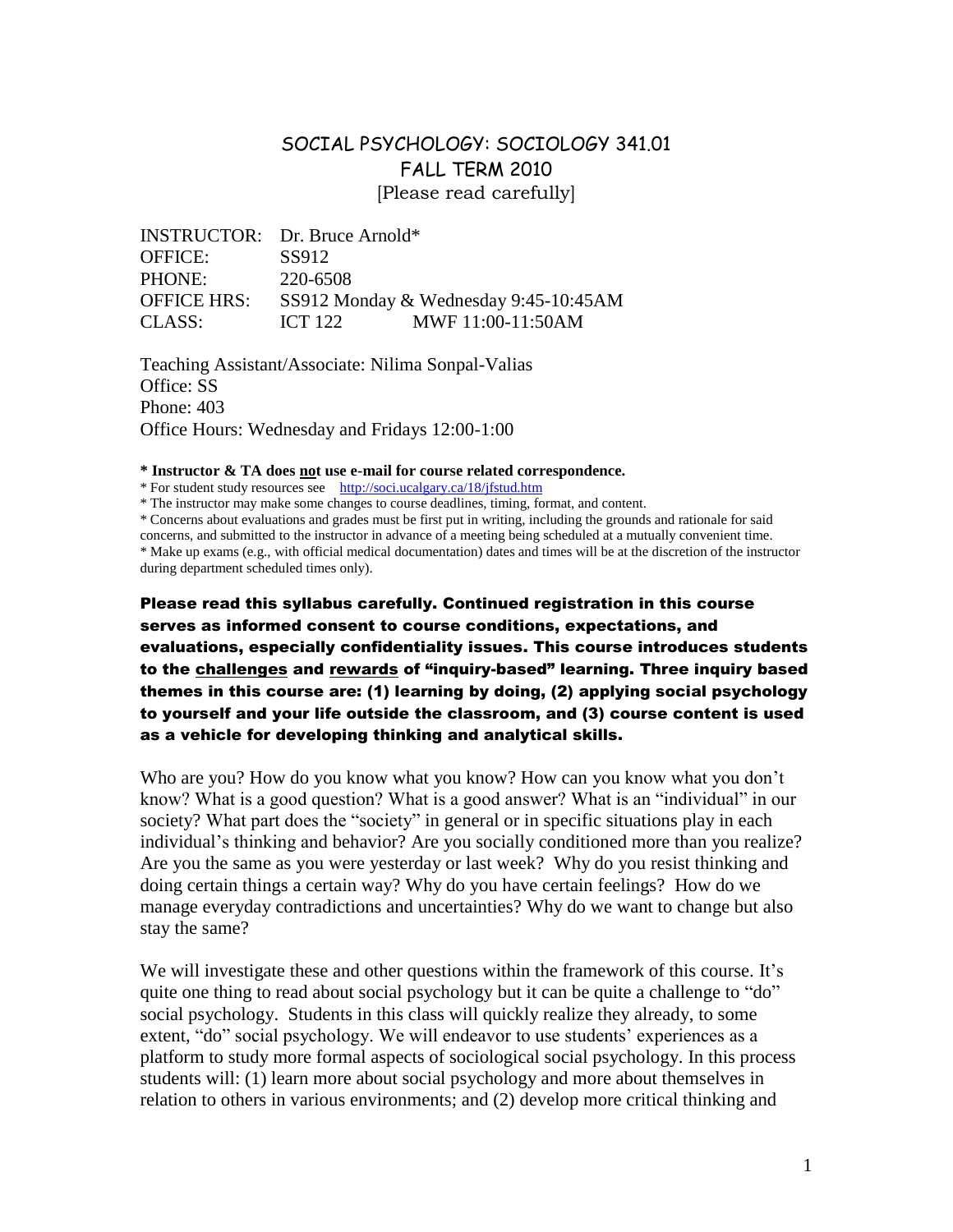analytical skills that are transferable to situations and activities outside of this classroom. In this process students will focus on the social psychological perspective in the required text (Social Psychology Alive) but will also be responsible for alternative social psychological issues and perspectives introduced in the classroom to "rethink" the text materials. **This is a course about you!** *And, thinking about you is exciting but also challenging!*

Keeping in mind this is an introductory class to complex phenomena, some of the following topics, in addition to general "thinking skills", will be offered for consideration:

- $\triangleright$  Social cognition
- $\triangleright$  Emotions and moods
- Perception (and other senses)  $\&$  reality (vs. dreams?)
- $\triangleright$  Self & Identity
- $\triangleright$  Desires and resistance to change
- $\triangleright$  Attitudes
- $\triangleright$  Stereotypes
- $\triangleright$  Group dynamics
- $\triangleright$  Introduction to various social psychologies
- $\triangleright$  Objective and subjective dynamics of time and time management (we exist in time)

Lecture notes, outlines, and PowerPoint slides are not available on Blackboard. Students wishing to tape record lectures will need permission of the instructor. You will need to develop skills assessing, identifying key points in lectures and class media presentations for recording notes (notes and studying are also "ways of thinking").

**Student expectations:** Students need to come prepared for each class. Students are expected to do all the readings and exercises on or by the required dates and to be prepared to respond to questions posed by the instructor. This class is a "learning community" and all members need to come prepared to class so as to participate and contribute to the learning process and objectives of this course. Individual students will be called upon during class for comments and demonstration purposes. Please see the instructor and TA just before or after class and or during office hours (appointments can be made for mutually convenient times). We are pleased to assist you during office hours and before and after classes as time permits.

We are using a **custom text** (available in U of C bookstore) specifically designed for this course so as to explore some of the multi-dimensional dynamics that are often excluded from introductory courses in social psychology. This course focuses on what we are already doing, including in the classroom, as social psychology. It is important that students keep a *flexible* and *open* mind to exploring new ways of thinking and behaviour that will arise throughout this course through the readings, assignments, and lectures blended into an inquiry-based pedagogy. As noted above students will be asked questions in class - and be required to do individual and small group exercises. Any and all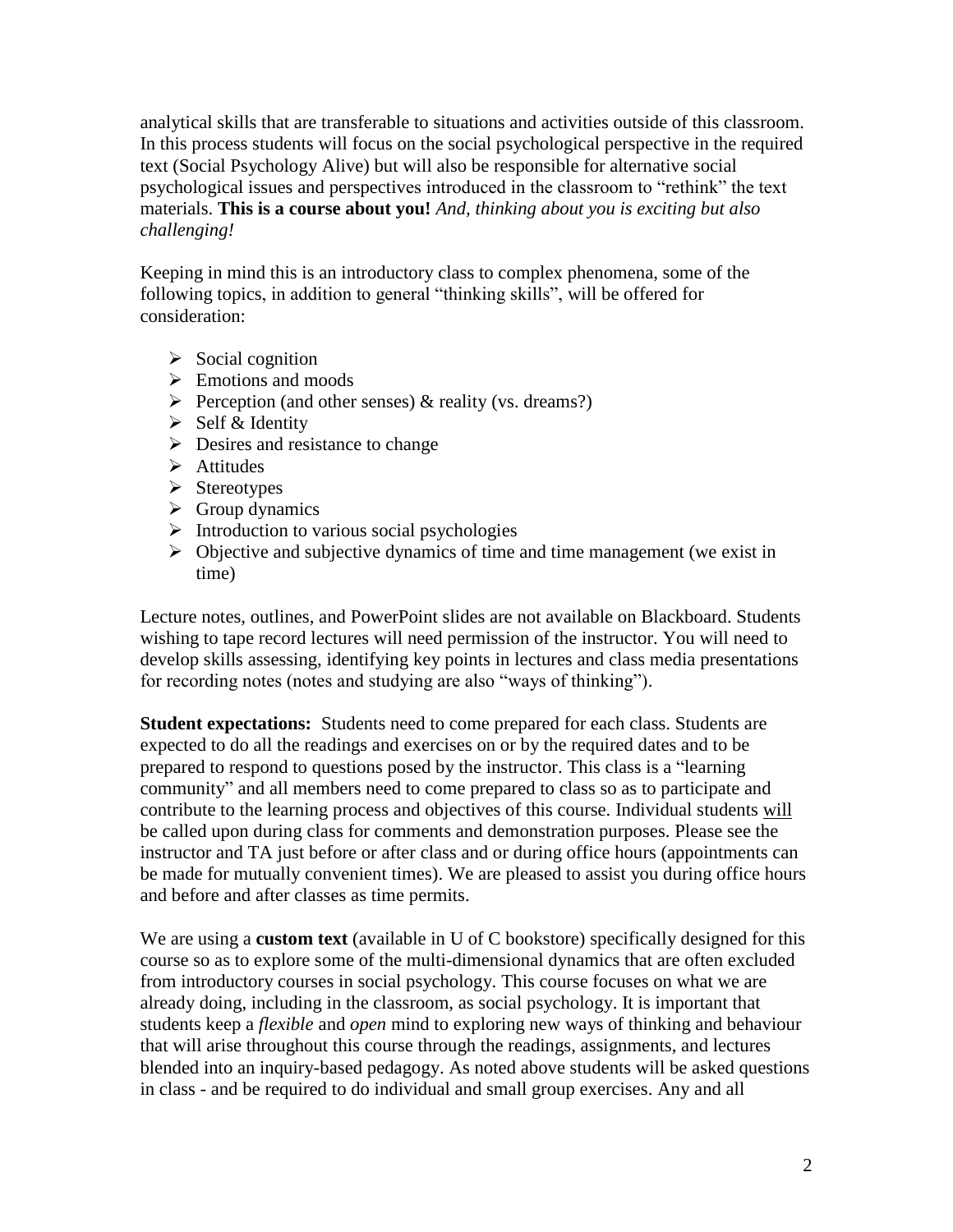comments made in the classroom by students will be treated respectfully and kept within the classroom context.

Students are expected to conduct themselves in a professional, courteous, and encouraging manner to all course participants. This is large class so students will need to be aware that socializing during class is a distraction to many of their classmates and the instructor. **Please be considerate to others in this class**. Turn off your cell phones, avoid talking with classmates, and avoid non-course related use of laptops. Reading and class preparation guidelines (see Blackboard) will be provided by the first class, with some modifications during the term. See other university rules and regulations at the end of this syllabus. These are strictly enforced for the benefit and equal opportunity of all.

**Evaluation:** The approach to examinations and participation used in this course is used in all my courses. Over the years students who exercise responsible time-management skills and academic effort report this type of examination scheduling *very helpful*, as it is intended (e.g. no last minute cramming). It not only facilitates better understanding of course materials but the application of knowledge and *analytical thinking skills* to life outside the classroom. More information will be provided on a regular basis throughout the term.

All students will have equal opportunities for evaluation and no special arrangements will be made for any student without proper professional documentation (e.g. medical documentation clearly stating an illness has prevented a student from attending to their specific academic responsibilities). Some considerations may be made at the discretion of the instructor when advance notice is provided for legitimate reasons for not attending an exam. Otherwise, extensions will not be given. A deadline is a deadline. Students who may struggle with course materials are encouraged to see Dr. Arnold for assistance in class or during office hours as soon as possible or at another mutually convenient time. Students with special needs regarding writing exams please contact the instructor as soon as possible.

**All components of this course must be completed when due within the conditions of this syllabus to receive a passing grade**. See Exam Policies below (no exceptions). **All components of this course must be completed when due within the conditions of this syllabus to receive a passing grade**. See Exam Policies below (no exceptions).

| In class examinations: | $1st$ Exam = 30% (announced <u>one week</u> in advance in class                        |
|------------------------|----------------------------------------------------------------------------------------|
|                        | and on Blackboard)                                                                     |
|                        | $2nd$ Exam = 30% (announced one week in advance in class                               |
|                        | and on Blackboard)                                                                     |
|                        | $3rd$ Final Quiz – Wed. December $8th 10%$ (in class)                                  |
|                        | Research Essay assignment: 30% Due Wed. November 24 <sup>th</sup> ONLY (in class only) |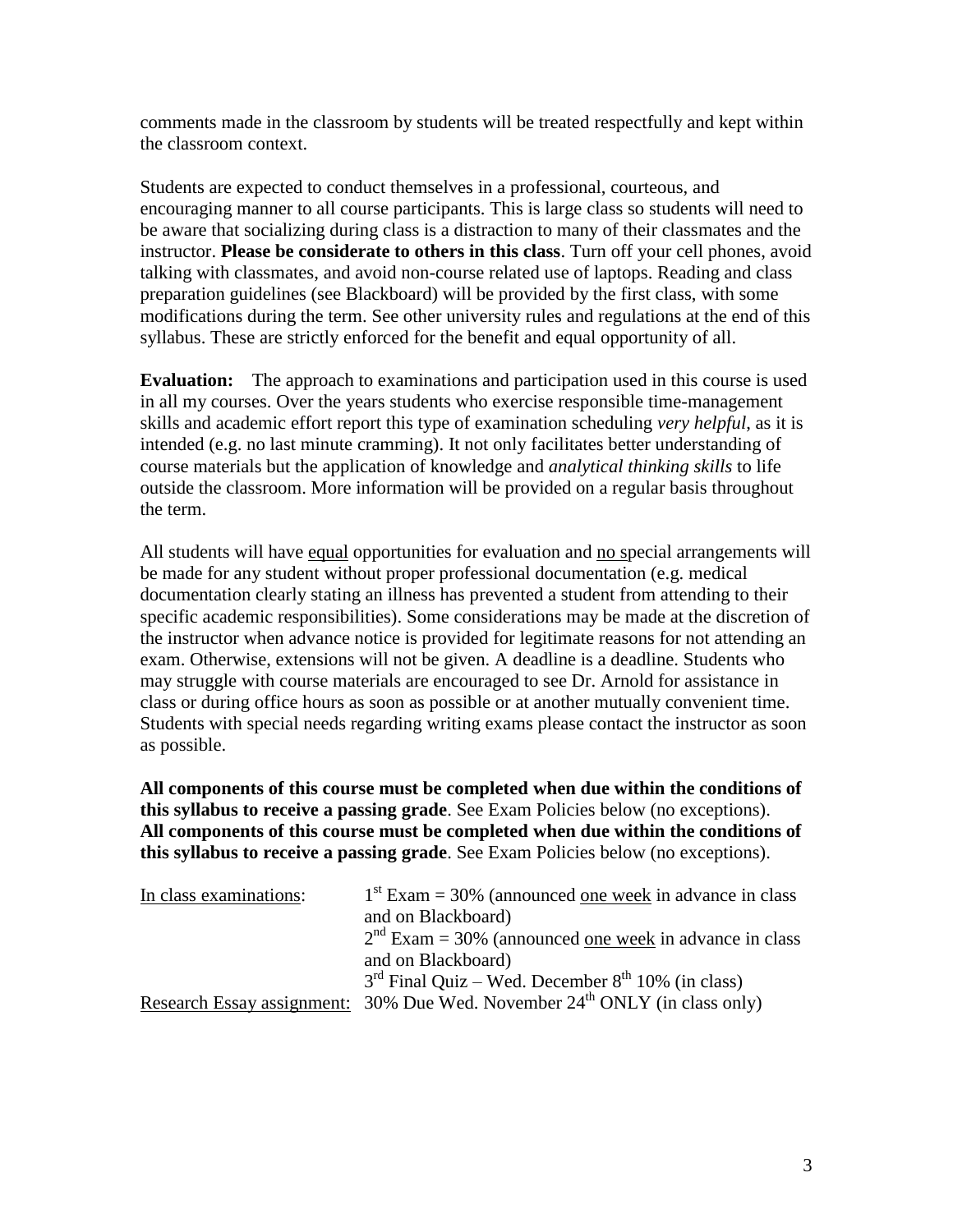| $A+$           | 91-100    |
|----------------|-----------|
| A              | 85-90     |
| $A -$          | 80-84     |
| B+             | 77-79     |
| B              | 74-76     |
| B-             | $70 - 73$ |
| $C+$           | 67-69     |
| $\overline{C}$ | 64-66     |
| C-             | 60-63     |
| $D+$           | 55-59     |
| D              | 50-54     |
| F              | 49-0      |
|                |           |

Due to class size course evaluation will place emphasis upon three primarily multiple choice examinations. They are **cumulative** so each exam will include questions from all materials and issues covered from the beginning of term. Examinations will draw from all materials used, presented, discussed, and or assigned in this course (non-cumulative). Students are expected to keep up-to-date with all course information and developments in class and on Blackboard. Managing course materials during and after class, including allocating time schedules to do so, are related to social psychological issues in this course: learn by doing. By going through this process you will learn new skills and enhance others that are directly transferable to other courses and your life outside the classroom.

It is important that all students be on "the same page" so as to better understand, investigate, participate in class, develop independent analytical skills, and integrate the various course components. The manner in which exam dates are announced is therefore to *encourage* all students to keep up with each other for the lectures, classroom exercises, to further develop time-management skills, and for students to experience and challenge their own social psychological cognitive habits.

Research assignment (30%): This is done over the course of the term beginning in the first week of classes. Each student will be responsible for undertaking a **55 full page double spaced (minimum)** research essay assignment to demonstrate their knowledge and understanding of course materials as well as their sociological "thinking" and "imagination" skills. Students will construct a **40 paged double spaced** (minimum, 50 to 60 pages is highly recommended) autoethnography (diary-like notes regularly kept during the course) during this course which will serve as the "data" for the essay. The additional **15** page research essay includes the application of course materials and issues to these notes – you are learning by doing social psychology - by applying it to your own life. Students from previous classes report this assignment a valuable learning experience for insights into social psychology and who they are. More information will be given during the course but it's very important to start the note taking process as soon as possible (i.e. by the second week of classes). This assignment has three interdependent manifest and latent social psychological dimension: (1) the production of the autoethnography, (2) time-dependent issues – the "process" underlying the assignment, and (3) the production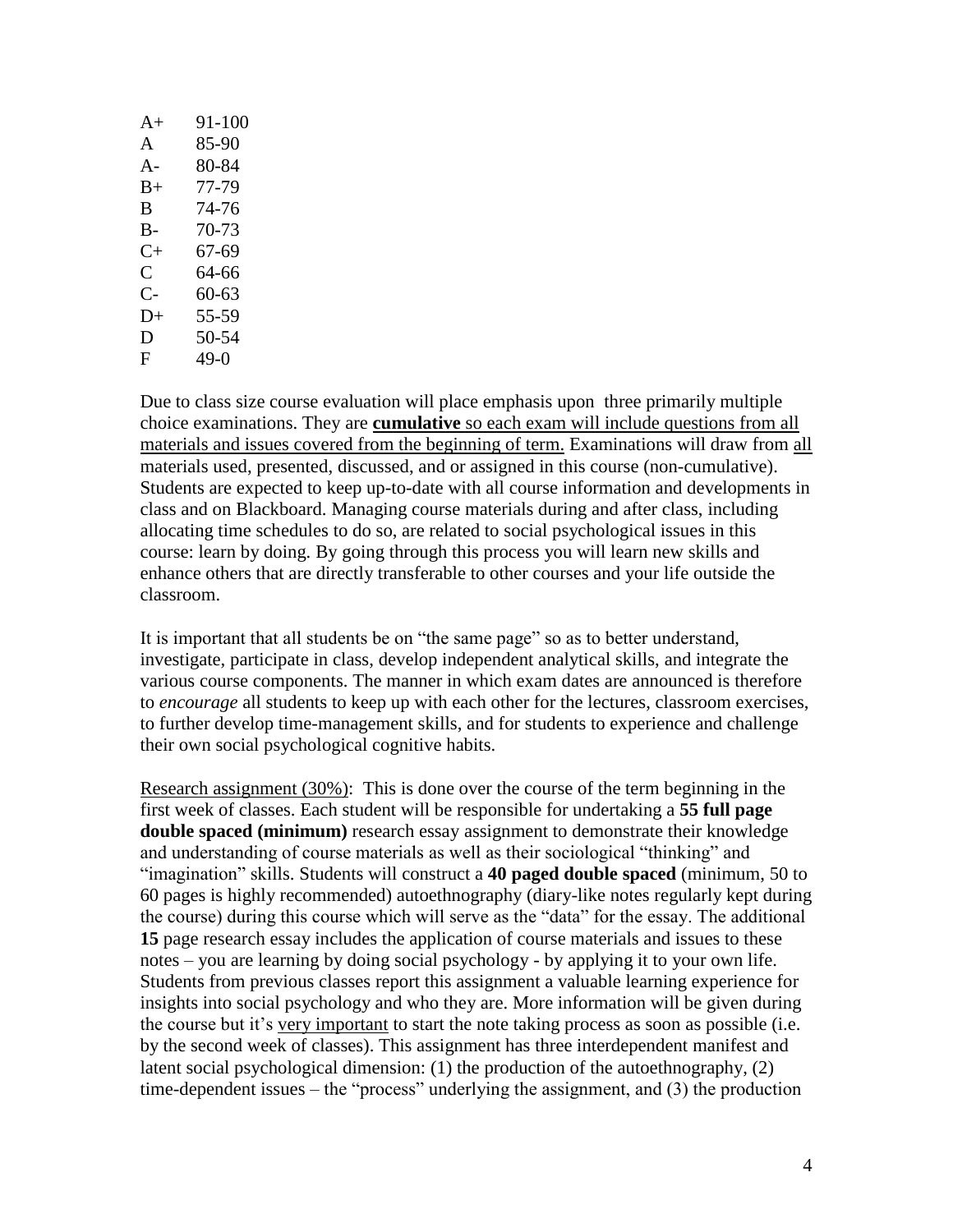of the final assignment that is to be handed in by all students on the due date (only). Time management is an essential component of this assignment. You will learn a lot about social psychology and your "self" through this assignment.

Q: Professor Arnold, what should I be writing about in my autoethnography? A: You can write about anything but I don't give specific directions now as it would bias what you choose to write about. Don't worry; you can't avoid writing about yourself or social psychological issues. I won't leave you hanging and when the time is appropriate, I will give you lots of detailed instructions. Just start writing today – time is important for doing this assignment. However, write in sentences and paragraphs with the date of each entry at the top of each section. For this assignment, do not write poetry, use diagrams of any other substitutes for the page length requirements. Just get started today – you can do it!

The research essay analysis will be 15 double-spaced pages PLUS term data (default format settings, 12 font Times New Roman font). More details will be given during the course but note that this assignment, like the others, requires students to undertake the data collection, readings, and analysis on an ongoing basis. Please note: this is not an assignment that can be completed if left to the last few weeks of classes. All data used in this assignment will be kept strictly confidential and only made available to the teaching assistant/associate and Dr. Arnold for evaluative purposes. (except for specific child or elder abuse which everyone is required by law to report) For grading purposes students MUST include a self-addressed envelope with adequate postage assignment as the department and the instructor do not have storage facilities (more details during the course). The assignment will be mailed to you before the beginning of Winter term 2011.

In-Class assignment exercises: Students will be given assignment exercises (ungraded) to assist learning course materials and issues through application to day-to-day activities. These are helpful in preparing for examinations. There will be in class exercises throughout the term with most being submitted to the instructor or teaching assistant. Some will be individual while others team or small group exercises. Some web-based assignments will be posted on Blackboard. Students are encouraged to use the relevant on-line resources (which include study guides and practice exams) provided by Nelson Publishers (see textbook for info how to access these).

Teaching Assistant/Associate Role and Duties: Please note that Teaching Assistant/Associate duties are regulated by the contract between the Graduate Students' Association and the University of Calgary. Therefore, her role is to assist students, using an inquiry based or Socratic teaching methods, who may have questions about their understanding of course materials and or assignments. Ms. Nilima Sonpal-Valias' office hours are not to replace lectures. However, only Dr. Arnold is responsible for altering any assigned grades (see \* at top of syllabus).

We look forward to your participation in this course and will be available throughout the term, during class and office hours, to assist you. Please note the instructor often does not use a microphone so please sit near the front of the class.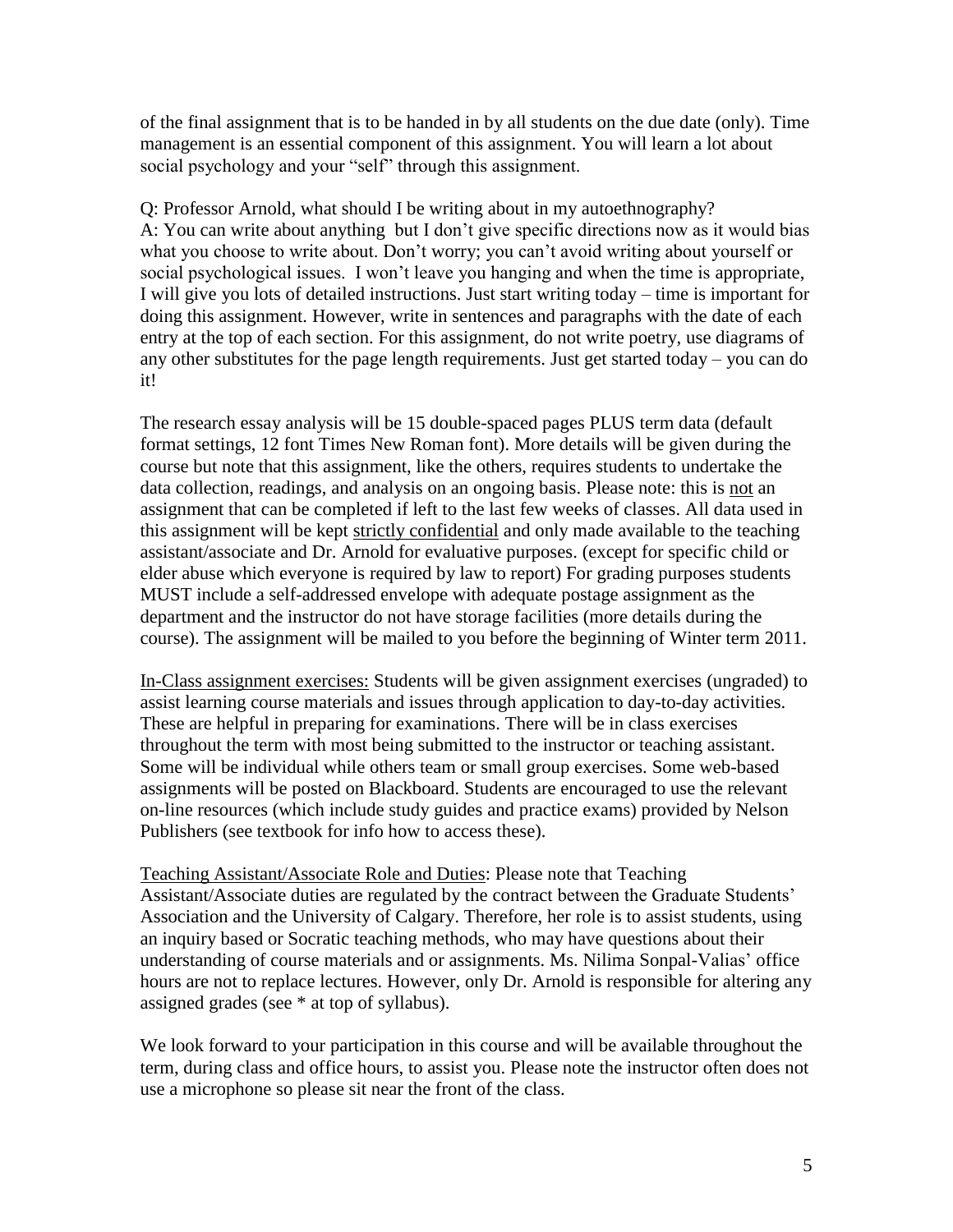### **Required Reading, viewing etc.:**

1. Social Psychology. Social Psychology 341: Custom Readings (available in U of C Bookstore) ISBN 0176466533 (this will include access to on-line resources).

2. Taking Charge of the Human Mind: Thinking, Feeling, Wanting. Linda Elder & Paul Elder. The Foundation for Critical Thinking. (Available in U of C Bookstore)

3. How to Study and Learn: A Discipline (Using critical thinking concepts and tools) Linda Paul & Richard Paul. The Foundation for Critical Thinking. (Available in U of C Bookstore)

4. Students will be expected to view and take notes for in-class videos in order to apply course materials to these forms of instruction and social psychological data.

5. Students are expected to check Blackboard regularly (daily is highly recommended) for materials and exam date announcements.

++++++++++++++++++++++++++++++++++++++++++++++++++++++++++++

# *Emergency evacuations:*

In the case of fire or other emergency evacuation of this classroom/lab, please proceed to the assembly point by *[check link to find assembly point for your building: [http://www.ucalgary.ca/emergencyplan/node/75\]](http://www.ucalgary.ca/emergencyplan/node/75)*

# *Deferrals:*

If at all possible you must provide *advance* notice to the instructor if you are unable to take a test or pass in an assignment or essay on time. All requests for deferral of a course component due to health reasons must be accompanied by written documentation as outlined in the University Calendar and should be obtained while the student has the physical or emotional problem rather than after recovery. Deferrals will be allowed in the following circumstances: illness, domestic affliction or religious conviction. Travel arrangements and misreading of the syllabus are not valid reasons for requesting a deferral. Deferrals will not be granted if it is determined that just cause is not shown by the student.

If you have missed a test for a legitimate reason, the instructor can require you to write a "make up" test as close in time to the original test as possible or can choose to transfer the percentage weight to another course component. If the instructor schedules a "make up" test for you, its date and location will be at the convenience of the Sociology Department.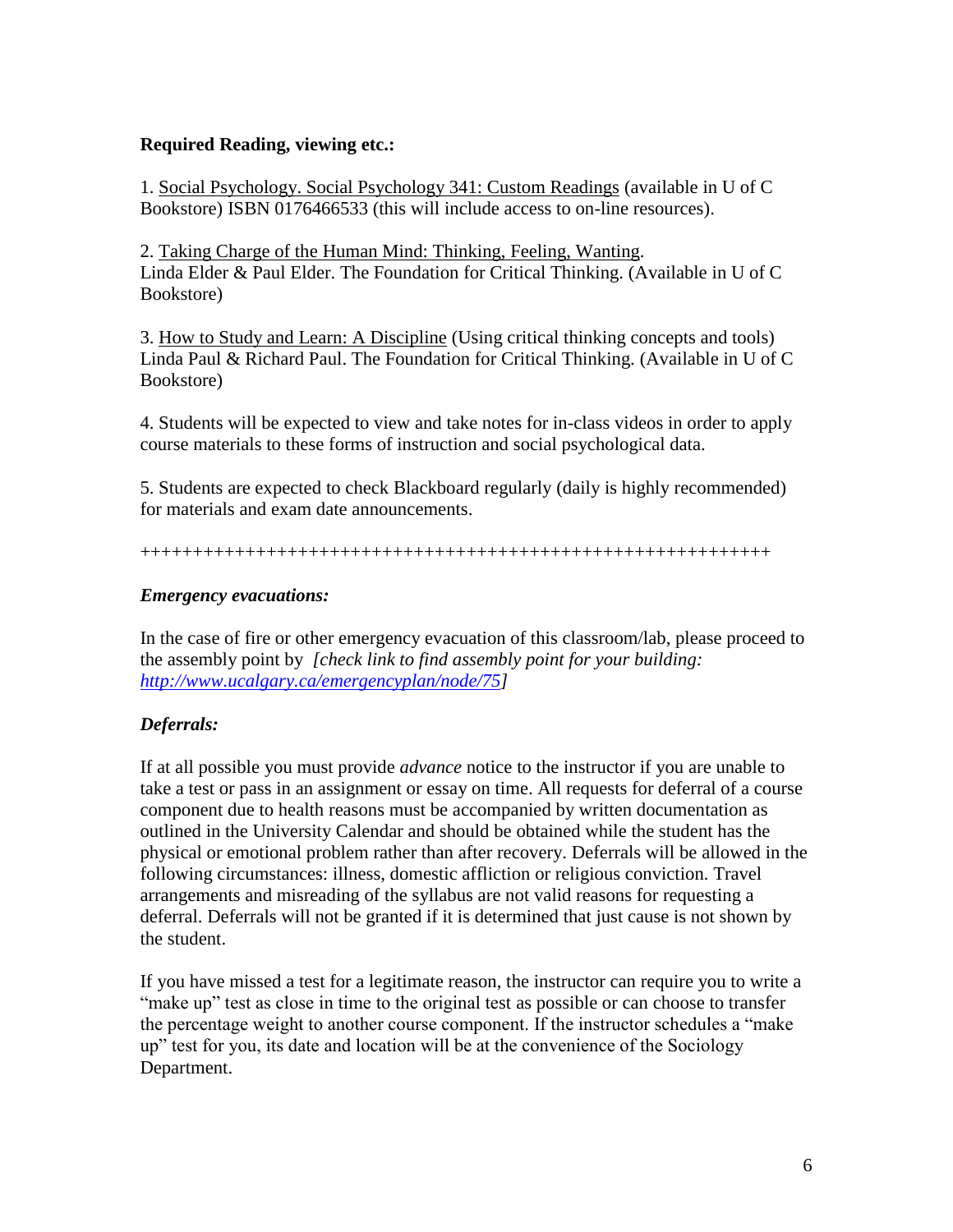Please note that requests to defer a final examination or to defer term work past the end of a term go through the Undergraduate Programs Office (UPO) and must be processed by the deadlines that are established in the U of C Calendar. You can find the forms you need online:

*Deferred Final Exam Application*:

[http://www.ucalgary.ca/registrar/files/registrar/APP%20FOR%20DF%20EXAM\\_0.pdf](http://www.ucalgary.ca/registrar/files/registrar/APP%20FOR%20DF%20EXAM_0.pdf)

*Deferred Term Work Form*:

<http://www.ucalgary.ca/registrar/files/registrar/defTW.pdf>

You must submit these deferral forms to the Faculty of Arts Associate Dean (Students) through the UPO office: Undergraduate Programs Office, 4th Floor, MacEwan Student Centre. Only the Associate Dean approves requests for deferrals which extend beyond the end of a term. Instructors are not involved in such decisions. To make an appointment with the Associate Dean, phone (403) 220-8155.

*Ethics Research***:** Students are advised that any research with human subjects--including any interviewing (even with friends and family), opinion polling, or unobtrusive observation--must have the approval of the Departmental Ethics Committee. In completing course requirements, students must not undertake any human subjects research without discussing their plans with the instructor, to determine if ethics approval is required.

*Academic Misconduct***:** Plagiarism, cheating and other academic misconduct are regarded as serious academic offences. Students are advised to consult the University Calendar which presents a Statement of Intellectual Honesty and definitions and penalties associated with cheating, plagiarism, and other academic misconduct.

*The Freedom of Information and Protection of Privacy (FOIP)* legislation disallows the practice of having students retrieve assignments from a public place, e.g., outside an instructor's office or the Department main office. Written assignments must be returned to students individually, during class, or during the instructor's office hours; if a student is unable to pick up her/his assignment s/he may provide the instructor with a stamped, self-addressed envelope to be used for the return of the assignment.

*Safewalk*: The University of Calgary provides a "safe walk" service to any location on Campus, including the LRT, parking lots, bus zones, and campus housing. For Campus Security/Safewalk call 220-5333. Campus Security can also be contacted from any of the "Help" phones located around Campus.

*Academic Accommodation***:** Students with a disability, who require academic accommodation, need to register with the Disability Resource Centre (MC 295, phone 220-8237). Academic accommodation letters need to be provided to course instructors no